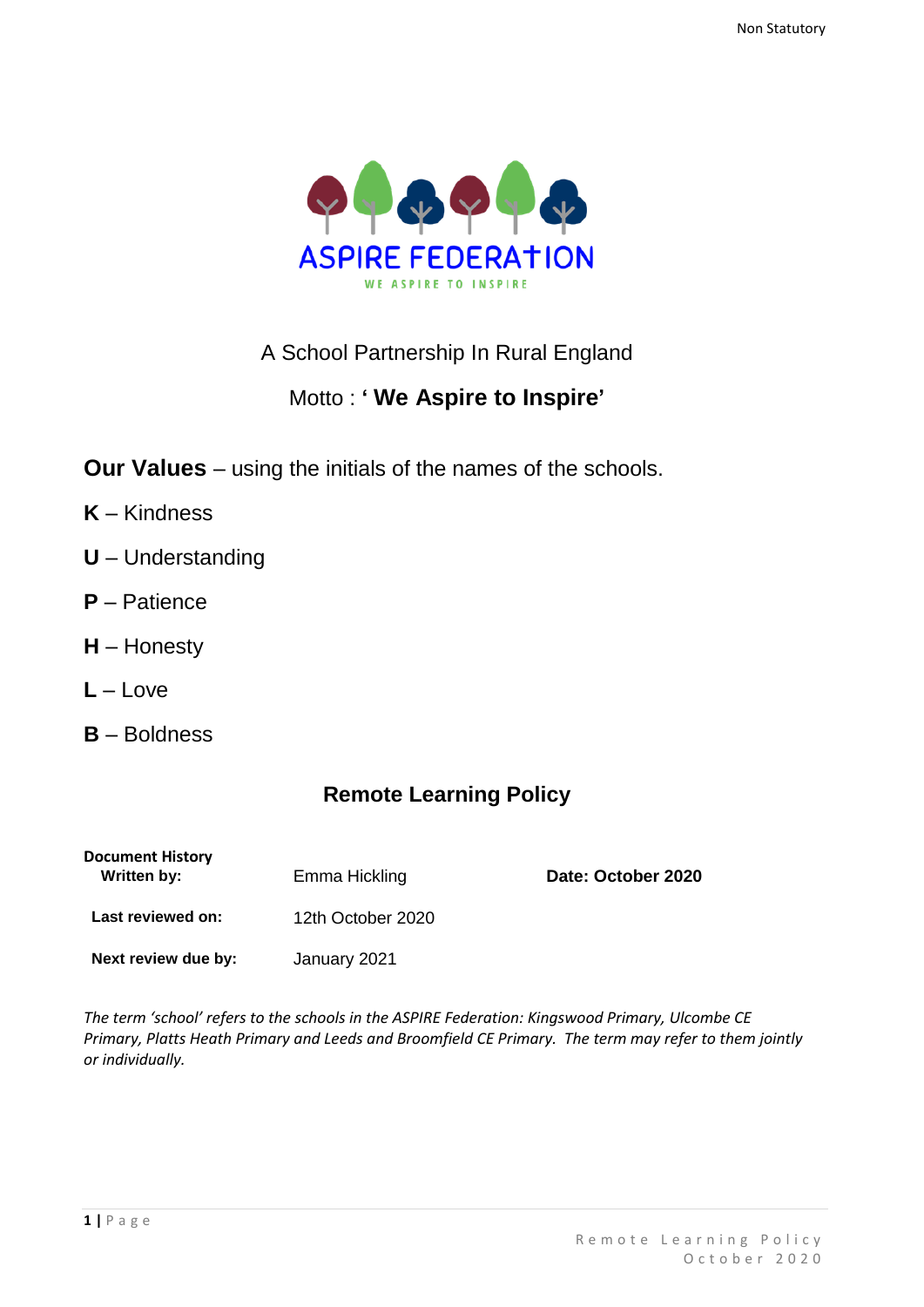# **Contents**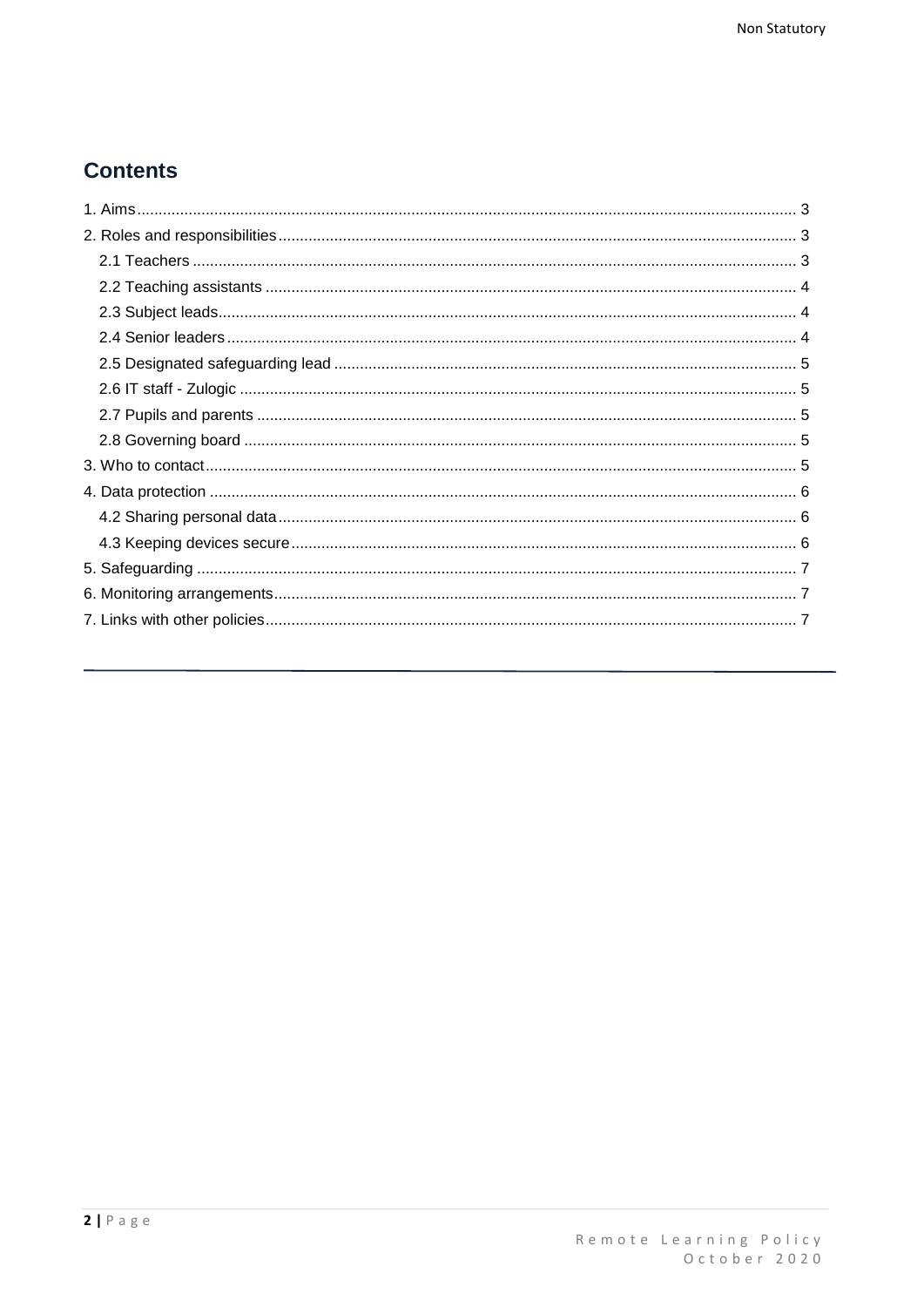### <span id="page-2-0"></span>**1. Aims**

This remote learning policy for staff aims to:

Ensure consistency in the school's approach to remote learning

Set out expectations for all members of the school community with regards to remote learning

Provide appropriate guidelines for data protection

Reflect the school's commitment to the UN Conventions of the rights of the child specifically article 28, 29 and 31.

## <span id="page-2-1"></span>**2. Roles and responsibilities**

#### <span id="page-2-2"></span>**2.1 Teachers**

Teachers must be available between 9am and 3pm. If they're unable to work for any reason during this time, for example due to sickness or caring for a dependent, they should report this using the normal procedures, ie by calling their head of school between 7-9am. . If it affects the completion of any work required ensure that arrangements have been made with SLT to ensure work is completed.

Teachers are responsible for:

Setting work:

- $\circ$  Creating a weekly timetable of work for their class. This must include subjects from across the curriculum.
- $\circ$  Year group weekly timetables to be emailed directly to the head of school and office staff so they can be displayed on the website
- o Online line safety curriculum to be followed at [thinkuknow website. T](https://www.thinkuknow.co.uk/parents/Support-tools/home-activity-worksheets/?utm_source=Thinkuknow&utm_campaign=46e6250b3e-TUK_ONLINE_SAFETY_AT_HOME_07_04_20&utm_medium=email&utm_term=0_0b54505554-46e6250b3e-552159455)he page has been created to support parents during COVID-19 and the closure of schools. Each fortnight, they will be releasing new home activity packs with simple 15 minute activities that can be completed at home to support children's online safety at a time when they will spending more time online.

Providing feedback on work:

- Pupils can send any completed work to teachers via office/ class emails.
- o Teachers can email back feedback if required
- o Teachers should respond to any emails from parents/children within 48 hrs

Keeping in touch with pupils and parents:

Any issues that are received are to be dealt with professionally by the class teacher and the Headteacher should be BCC'd in the communication. If necessary teachers to contact the year group SPOC or member of SLT for advice (see emailing tips and strategies in the  $a$ ppendix $\overline{a}$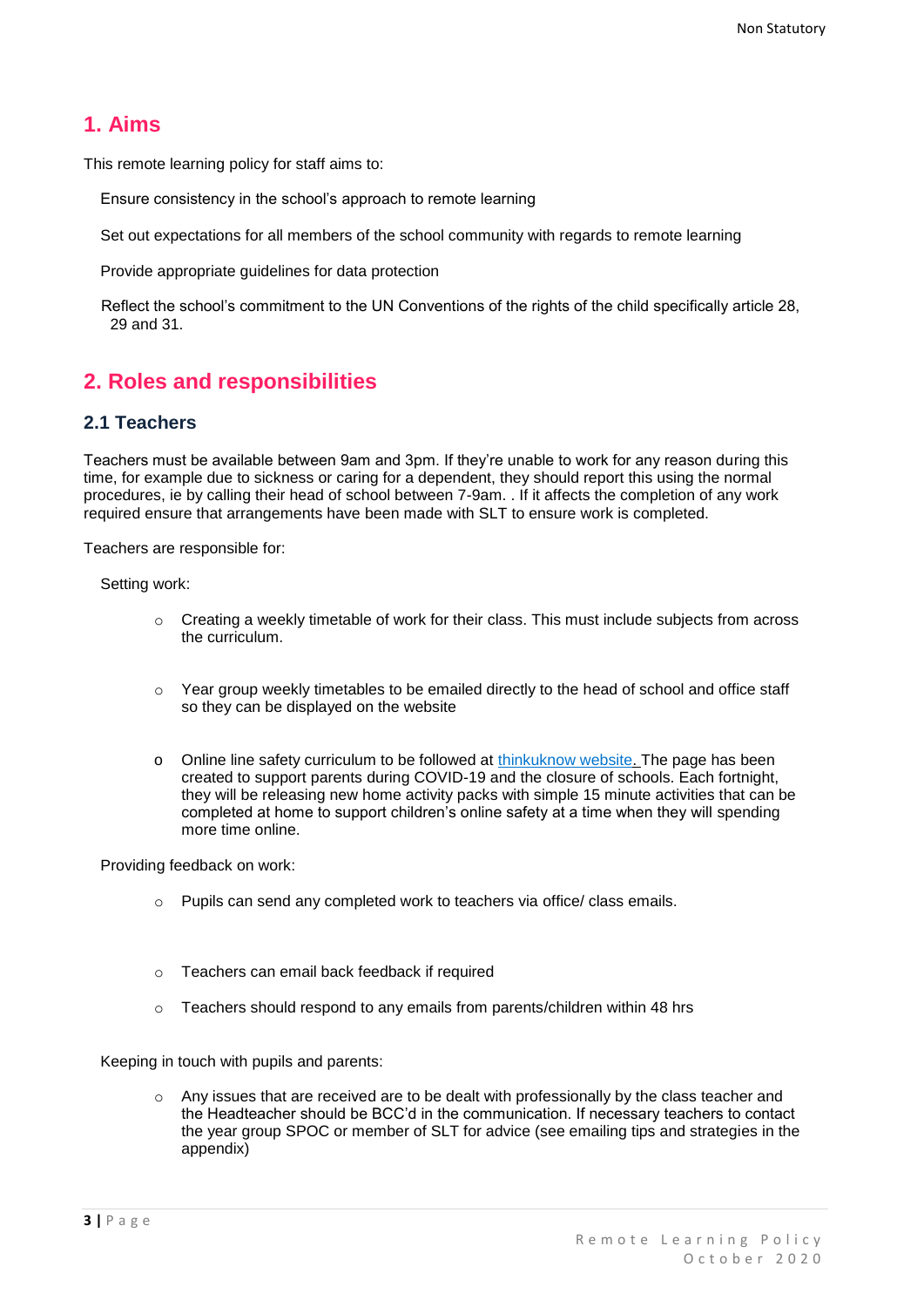$\circ$  Heads of school are to attempt to make contact will all pupils in their class every 2 weeks via telephone call when in school or from a withheld number.

'Telephoned Mum offered support during home learning and I spoke with child who is getting on well. No concerns.' Alert T.Osei with each contact made and if there is a safeguarding concern alert the safeguarding team.

 $\circ$  Contact should be polite and encouraging. Teachers must not give out any personal details. Any concerns should be forwarded to a member of SLT who may choose to contact the parents directly. There is no expectation from school that work must be completed at this time. We believe our parents will be doing their best.

Attending virtual meetings with staff, parents and pupils:

- o At present we have not established virtual meetings
- $\circ$  Locations (e.g. avoid areas with background noise, nothing inappropriate in the background)

#### <span id="page-3-0"></span>**2.2 Teaching assistants**

Teaching assistants must be available between 9am – 3pm, Mon to Fri ( or their normal working hours if part time) During this time they are expected to check work emails and be available when called upon to attend school. If they're unable to work for any reason during this time, for example due to sickness or caring for a dependent, they should report this using the normal absence procedure.

Teaching assistants are responsible for:

Supporting pupils with learning remotely:

o When requested by the SENCO

Attending virtual meetings with teachers, parents and pupils:

- o At present we have not established virtual meetings
- o Locations (e.g. avoid areas with background noise, nothing inappropriate in the background)

#### <span id="page-3-1"></span>**2.3 Subject leads**

Alongside their teaching responsibilities, as outlined above, subject leads are responsible for:

Monitoring the work set by teachers in their subject – Review work set weekly on the website

Review your current subject in the light of home learning during the autumn term. Evaluate what changes will need to be made in January

#### <span id="page-3-2"></span>**2.4 Senior leaders**

Alongside any teaching responsibilities, senior leaders are responsible for:

Co-ordinating the remote learning approach across the school – SLT

Monitoring the effectiveness of remote learning – reviewing work set by teachers weekly, monitoring MyMaths, monitoring email correspondence between parents and teachers

Monitoring the security of remote learning systems, including data protection and safeguarding considerations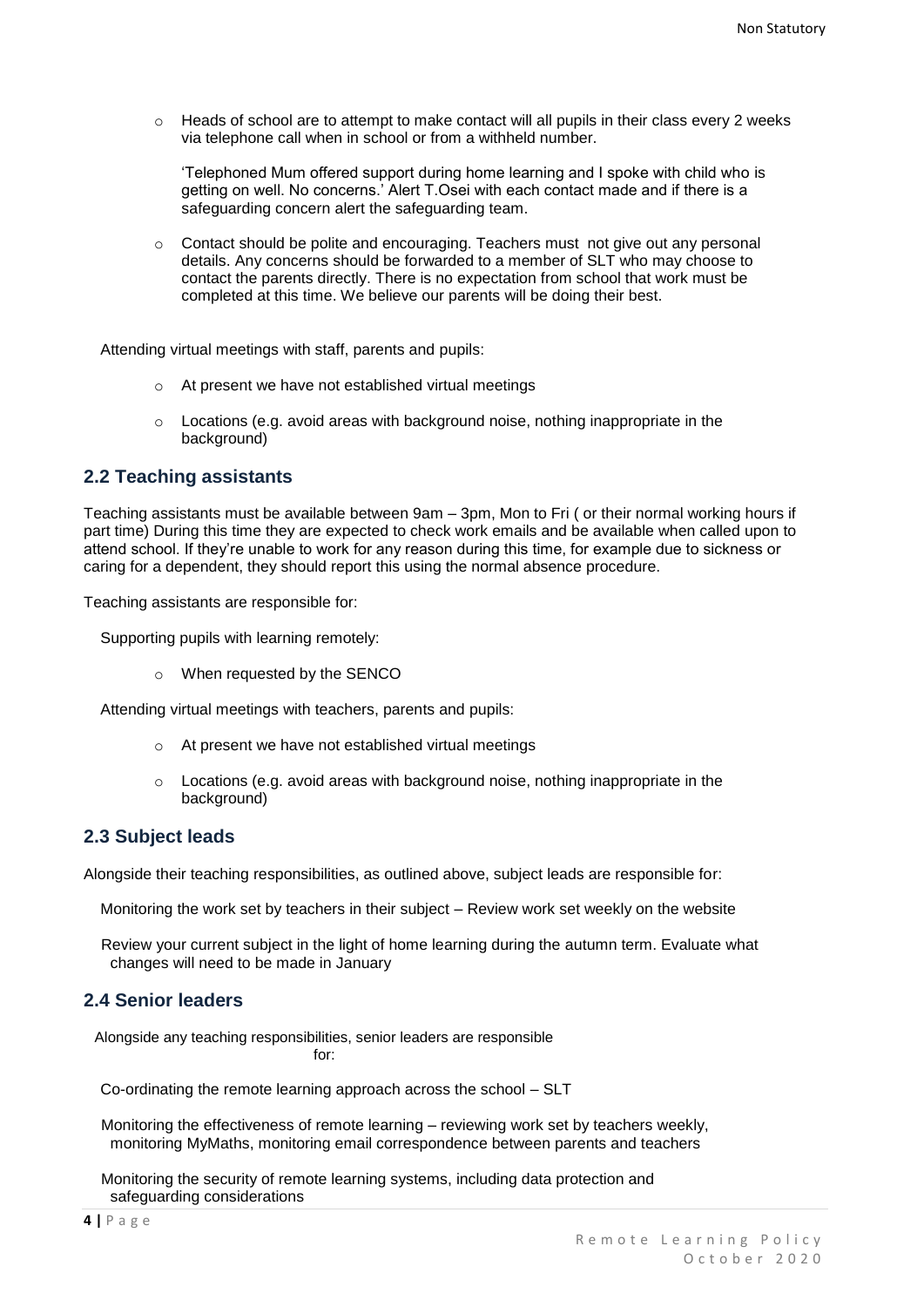### <span id="page-4-0"></span>**2.5 Designated safeguarding lead**

The DSL is responsible for:

Maintaining contact, collating, passing on information and responding to any concerns.

#### **See the COVID-19 amendments to the Child Protection Policy**

#### <span id="page-4-1"></span>**2.6 IT staff - Zulogic**

IT staff are responsible for

Creating emails

Fixing issues with systems used to set and collect work

Helping staff and parents with any technical issues they're experiencing

Reviewing the security of systems and flagging any data protection breaches to the data protection officer Assisting pupils and parents with accessing the internet or devices

#### <span id="page-4-2"></span>**2.7 Pupils and parents**

Staff can expect pupils to:

Be contactable during the hours of the school day 9am – 3pm – although they may not always be in front of a device the entire time

Seek help if they need it, from teachers or teaching

assistants Alert teachers if they're not able to complete

work

Staff can expect parents to:

Seek help from the school if they need it

Be respectful when making any complaints or concerns known to staff

#### <span id="page-4-3"></span>**2.8 Governing board**

The governing board is responsible for:

Monitoring the school's approach to providing remote learning to ensure education remains as high quality as possible

Ensuring that staff are certain that systems are appropriately secure, for both data protection and safeguarding reasons

## <span id="page-4-4"></span>**3. Who to contact**

If staff have any questions or concerns, they should contact the following individuals:

Issues in setting work – talk to the relevant subject lead/SENCO/SLT

Issues with behaviour – talk to the SENCO/SLT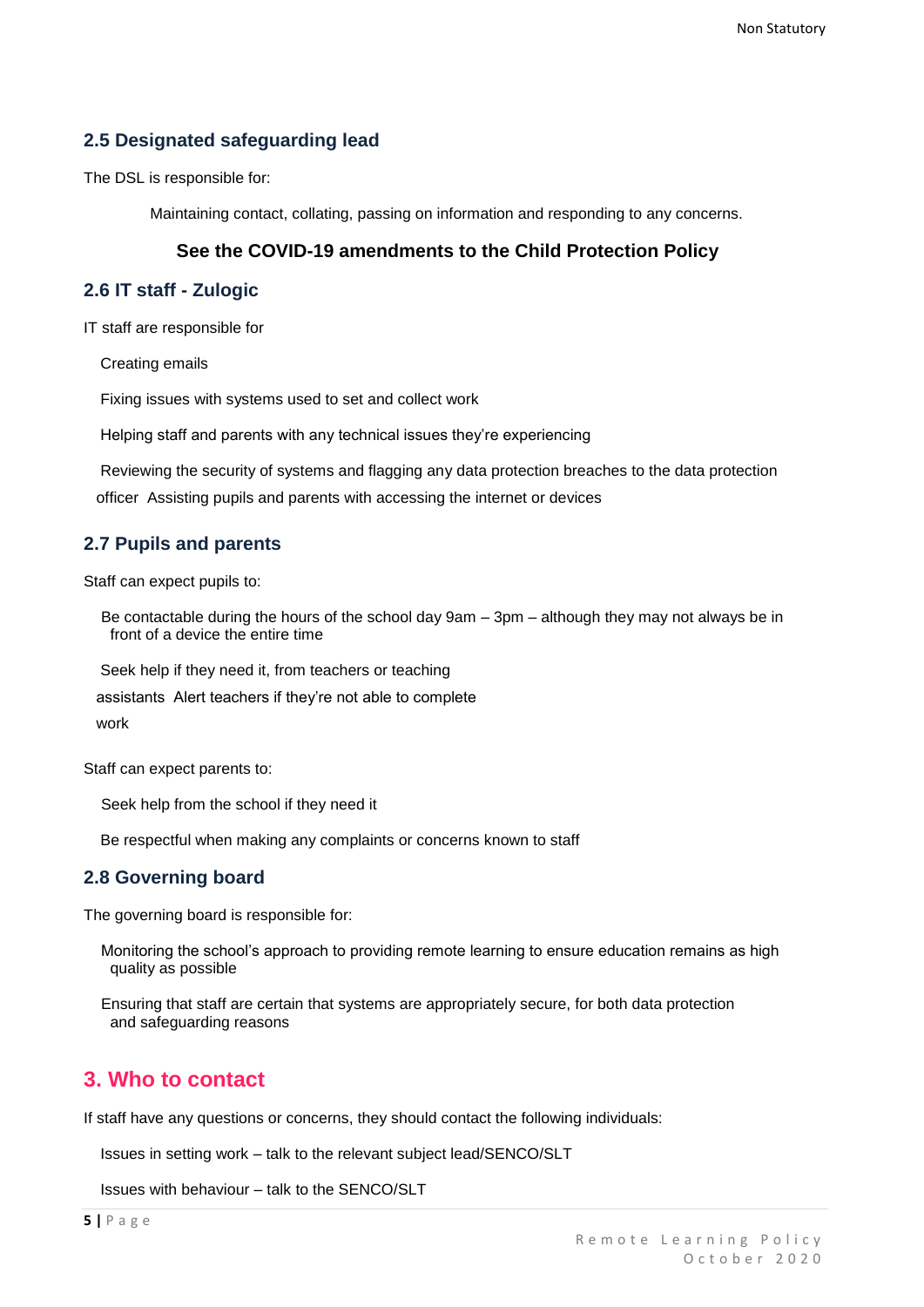Issues with IT – talk to head of school

Issues with their own workload or wellbeing – talk to their line manager/SLT

Concerns about data protection – talk to head of school

Concerns about safeguarding – talk to the DSL

All staff can be contacted via the school email addresses

## <span id="page-5-0"></span>**4. Data protection**

#### **4.1 Accessing personal data**

When accessing personal data, all staff members will:

- SLT are able to access parent contact details via SIMS using a secure password. Do not share any details with third parties and ensure Integris is in logged off.
- SLT have the ability to locate personal details of families when required through securely accessing SIMs. SLT are not to share their access permissions with other members of staff.
- School laptops are the school's preferred devices to be used when accessing any personal information on pupils.

#### <span id="page-5-1"></span>**4.2 Sharing personal data**

Staff members may need to collect and/or share personal data such as emails or phone numbers as part of the remote learning system. Such collection of personal data applies to our functions as a school and doesn't require explicit permissions.

While this may be necessary, staff are reminded to collect and/or share as little personal data as possible online.

#### <span id="page-5-2"></span>**4.3 Keeping devices secure**

These tips are based on our article on [GDPR and remote learning. T](https://schoolleaders.thekeysupport.com/uid/a4f9d627-575d-45f5-9367-040b246c213c/)alk to your data protection officer for more help, and your IT staff if you want to include details on how to put these measures in place.

All staff members will take appropriate steps to ensure their devices remain secure. This includes, but is not limited to:

Keeping the device password-protected – strong passwords are at least 8 characters, with a combination of upper and lower-case letters, numbers and special characters (e.g. asterisk or currency symbol)

Ensuring the hard drive is encrypted – this means if the device is lost or stolen, no one can access the files stored on the hard drive by attaching it to a new device

Making sure the device locks if left inactive for a period of time

Not sharing the device among family or friends

Installing antivirus and anti-spyware software Keeping operating systems up to date – always install the latest updates